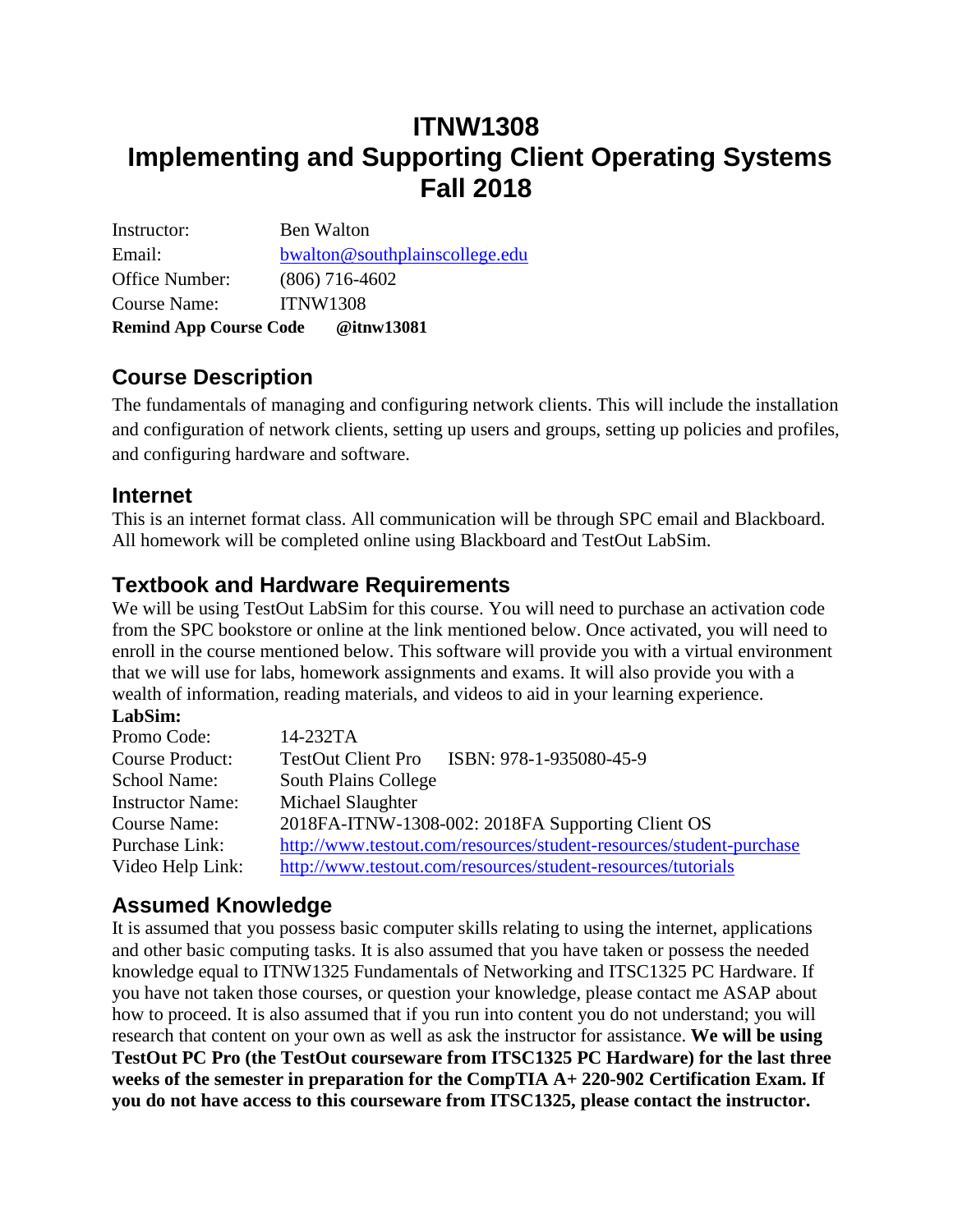#### **Software Requirements**

Because some of the assignments will be done and submitted outside of class, you will need access to the following programs outside of the classroom:

- Google Chrome Web Browser
- TestOut Account

#### **Communication**

Communication for this class will be via the Remind App. You can download the app for Android or iPhone. Sign up using your name and email address. The Remind App course code is listed above. If you need to talk to me face-to-face, let me know and we will schedule a time. We will also be using Blackboard to manage the class.

### **Attendance Policy**

Attendance is measured by how often you access Blackboard and TestOut. You are required to check in weekly and complete all homework assignments within the due dates indicated. If participation drops or you do not check in for two full weeks or if you miss four homework assignments you risk being dropped for non-participation from the class.

### **Reading/Study Assignments**

Mandatory, assigned reading is a requirement for this course. Reading assignments includes all material in the LabSim course content that is assigned for a given week. Study assignments include all lectures in LabSim, demonstrations in LabSim, review of any notes taken, and other content presented throughout the course. Although reading/study assignments are not taken for a grade, they are required to be successful in this course.

## **Assignments and Lab Projects**

**Procrastination will not serve you well in this course.** Most assignments will be available through the LabSim software. Each chapter will have several small assignments and labs that will count toward your homework grade. For the TestOut LabSim section assigned, all labs and exams are pulled for homework grades. There will also small homework assignments and projects that will be assigned periodically throughout the semester. These assignments and/or projects will be announced in class and available in Blackboard. **NO LATE WORK IS ACCEPTED!** 

#### **Exams**

There will be four exams given in this class including a comprehensive final exam. No make-up exams will be offered. Exams will consist of multiple choice questions and simulation labs. Exam grades are final. No extra credit will be given and no retakes will be considered.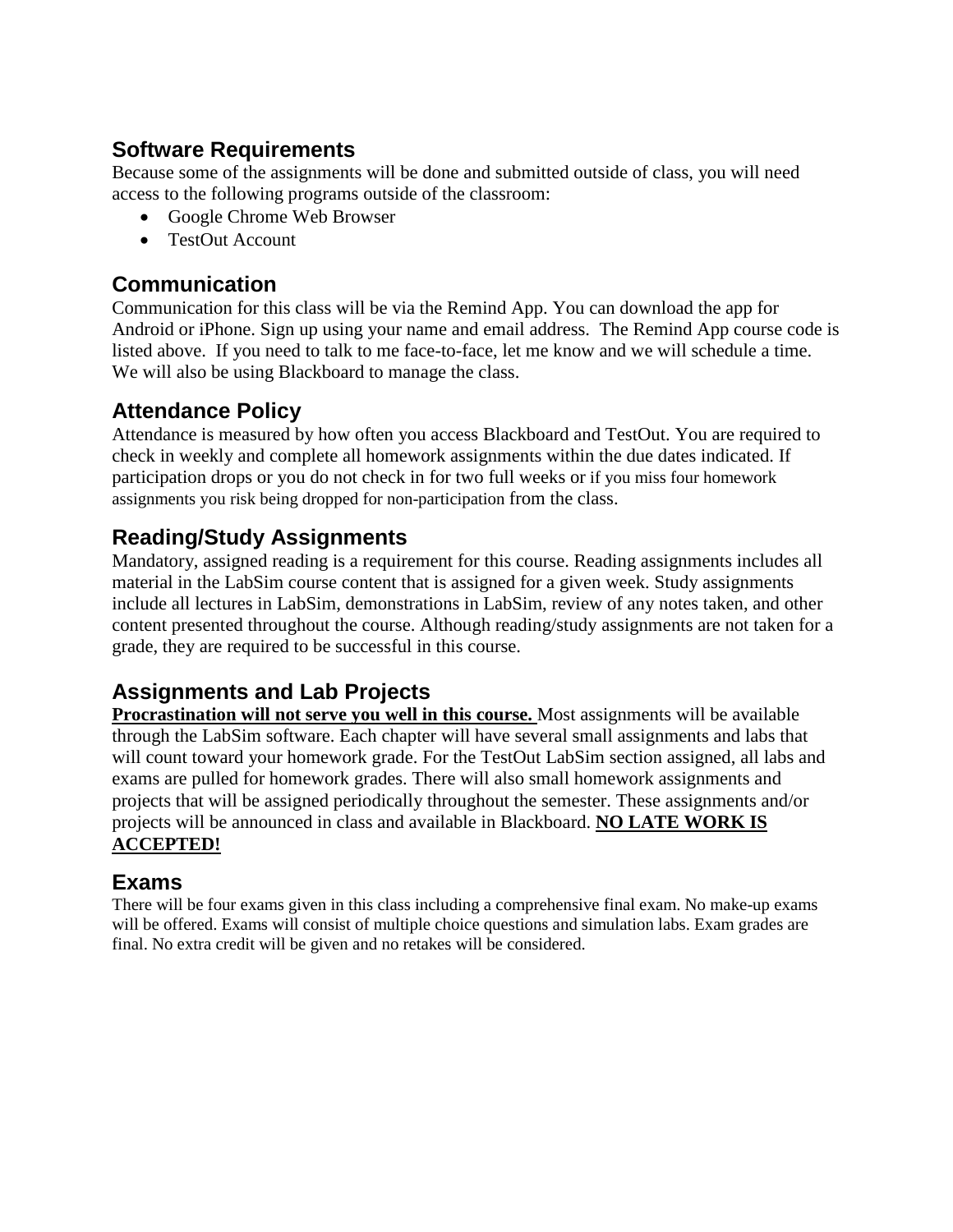#### **Grades**

Grades will be calculated as follows:

|                          | Possible Points |
|--------------------------|-----------------|
| Assignments/Lab Projects | 10%             |
| Exam 1                   | 20%             |
| Exam 2                   | 20%             |
| Exam 3                   | 20%             |
| Final Exam               | 30%             |

All assignments are mandatory. **I reserve the right to drop or fail you if homework assignments are frequently missed or incomplete.**

Grades will be available through LabSim (Homework/Exam Grades) and Blackboard. Blackboard grades will show a running average of how you are performing throughout the semester. Blackboard grades will be updated regularly throughout the semester.

#### **Instructional and Outside Course Time Estimation:**

TestOut LabSim Time:  $5.5$ hrs/wk x  $16$ wks = 87 hrs Exam Study Time: 20 hrs Client Pro Cert Exam:  $2hrs \times 1 = 2 hr$ A+ 220-902 Cert Exam Study Time: 20 hrs A+ 220-902 Cert Exam: 2 hrs

**Total Course Time = 131 hrs Total Time/Week = 8.2 hrs**

### **Certifications**

Two certification exams will be taken at the end of this course. The TestOut Client Pro exam and the CompTIA A+ 220-902 exam. The TestOut Client Pro exam will be during the last three weeks of class (online). The CompTIA  $A + 220-902$  exam will be taken at the Pearson testing center located in TC212 (Levelland) and must be scheduled during the last three weeks of the semester. A passing grade on both certifications will exempt the student from the final exam.

## **Drop Policy**

You may be dropped from this course for the following reasons:

- Attendance
	- o You do not check in to Blackboard for two weeks
- Participation, completion of homework, exams, and team project
	- o You have missed 2-3 classes and several homework assignments
	- o You have missed several homework assignments
	- o You have missed two or more exams without rescheduling with the instructor
- Academic Integrity
	- o Cheating, plagiarism, or sharing your work with others
	- o Offensive, degrading, or off topic discussion posts